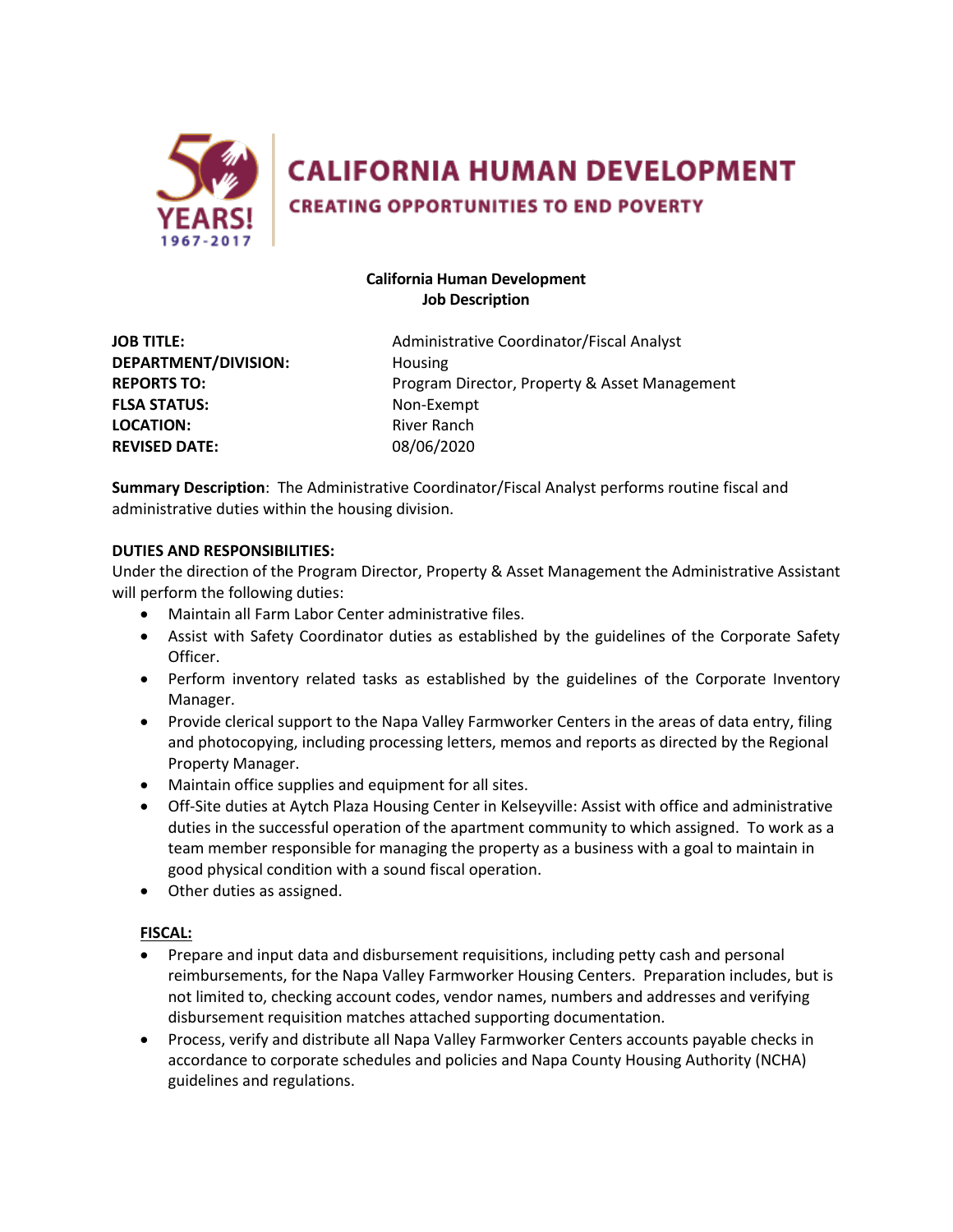- Receive and responding to all calls or correspondence in regards to all Napa Valley Farmworker Housing Centers accounts payable information including, but not limited to payment inquiries, address changes and other types of inquiries.
- Prepare necessary documentation, data input and complete deposits in accordance to the guidelines and regulations established by NCHA.
- Maintain deposit files
- Prepare management reports as requested by the Program Director, Property & Asset Management.

# **ADDITIONAL DUTIES:**

- Collect and process travel and time sheets from staff
- Verify the above information for accuracy and completeness
- Assist in the processing of new hires, terminations, lodger agreements and status changes.
- Collect new, and updated, completed client lodging agreements, house rules and grievance forms from onsite managers
- Verify the above information for accuracy and completeness.
- Data of the above forms to site rent roll reports and management reports.
- Maintain the client files.
- Prepare draft thank you letters for On-site manager/Kitchen Coordinator for all donations in accordance to the guidelines and regulations established by NCHA.
- Determine donations that need to be reported to NCHA.

### **Supervisory Responsibilities**

None

### **Required Skills and Abilities**

- Ability to communicate effectively verbally and in writing with individuals and groups, including occasional public speaking.
- Ability to conduct effective public relations.
- Ability to read, analyze, and interpret general services contracts or governmental regulations in English.
- Spanish speaking and writing ability required.
- Ability to use arithmetic skills normally applied in this position.
- Ability to compute rates, ratios, and percentages.
- Create and interpret presentation charts.
- Sufficient capability in cognitive reasoning to perform complex transactions with a high degree of accuracy.
- Ability to solve practical problems and deal with a variety of concrete variables in situations where only limited standardization exists.
- Ability to interpret a variety of instructions furnished in written, oral, diagram or schedule form.
- Ability to maintain appropriate boundaries with clients and staff both on and off duty as defined by agency ethical codes.
- Ability to solve problems and resolve conflicts effectively.
- Possess a dedicated interest in serving disadvantaged people. Possess a caring attitude towards fellow employees and clients served.
- Ability and desire to inspire motivate and lead individuals.
- Ability to maintain own psychological well-being.